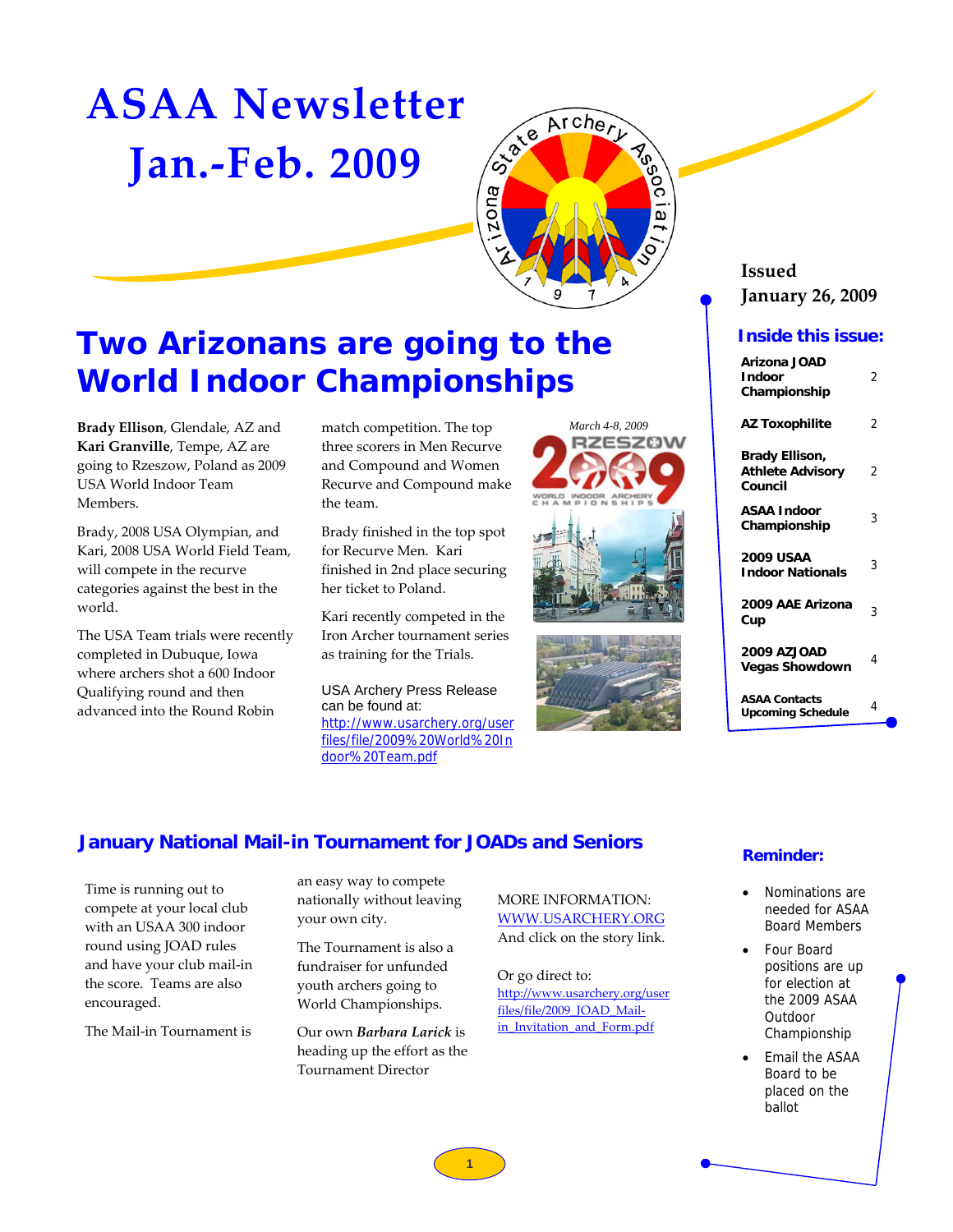### **Arizona JOAD Indoor State Championship**



JOADs and adults took part in record numbers at the *2009 Arizona JOAD Indoor Championship.*

The tourney took place at **Precision High School** in Phoenix. The venue was fantastic and included a spectator's balcony gallery which made for some great photos. The gallery soon became the popular place to be. The venue space was first rate with spectator bleachers, archer's seating and ample space for equipment and bow cases.

Target mats and stands were provided by **Papago FITA**

**Archers** and **Sun Devil Archery** at ASU**. AAE Cavalier USA** helped to sponsor the tourney and gave each competitor a package of fletchings, a finger sling and an arm guard along with an AAE Cavalier Catalog. The archer's bags included Arizona JOAD flyers and USAA College Archery Program brochures.

JOADs from Papago FITA Archers, Corner Kidz JOAD, Targeteers JOAD and PSE JOAD competed.

Precision High School volunteers served coffee, hot chocolate, cookies and a BBQ hotdog and hamburger lunch (8+ volunteers) as a fund raiser for the school.

Special thanks to **Tom Jones** of Precision High School, school volunteers and **Bill Jones** for welcoming the tourney. Tom and his crew of dedicated volunteers also hosted a NASP Tournament the afternoon before the AZJOAD tourney using the same set up. Special thanks go to the **Van**

**Patter** family for supplying the wood back wall protection for both tourneys.

Full Story/Photos//Results: [www.azjoad.com](http://www.azjoad.com)

### **Arizona Toxophilite**

Each year the Arizona State Archery Association recognizes a man and a woman who have made a lasting, significant contribution to the target archery community in Arizona.

The 2008 Toxophilite Award winners will be announced at the 2009 ASAA Outdoor Championship in March.

Dick Tone and Janice Price were the 2007 recipients.

Nominations may be made by contacting a Board Member.

For a complete listing go to [http://www.azjoad.com/main/asaa\\_toxophilite\\_award.htm](http://www.azjoad.com/main/asaa_toxophilite_award.htm)

### **Brady Ellison elected to Athlete Advisory Council**

USA Archery has announced that Brady Ellison, Glendale, AZ was elected by his peers to the United States Olympic Committee Athlete Advisory Council (USOC AAC) and will serve as

alternate. He will also serve a four year term on the USA Archery Athlete Advisory Council (USAA AAC).

For the complete USA Archery Press Release: [http://usarchery.myicontrol.co](http://usarchery.myicontrol.com/userfiles/file/Athlete%20Elections%20Results%202009%20final.pdf) m/userfiles/file/Athlete%20El ections%20Results%202009 %20final.pdf

**toxophilite**

\Tox\*oph"i\*lite\, n.

A lover of archery; one devoted to archery.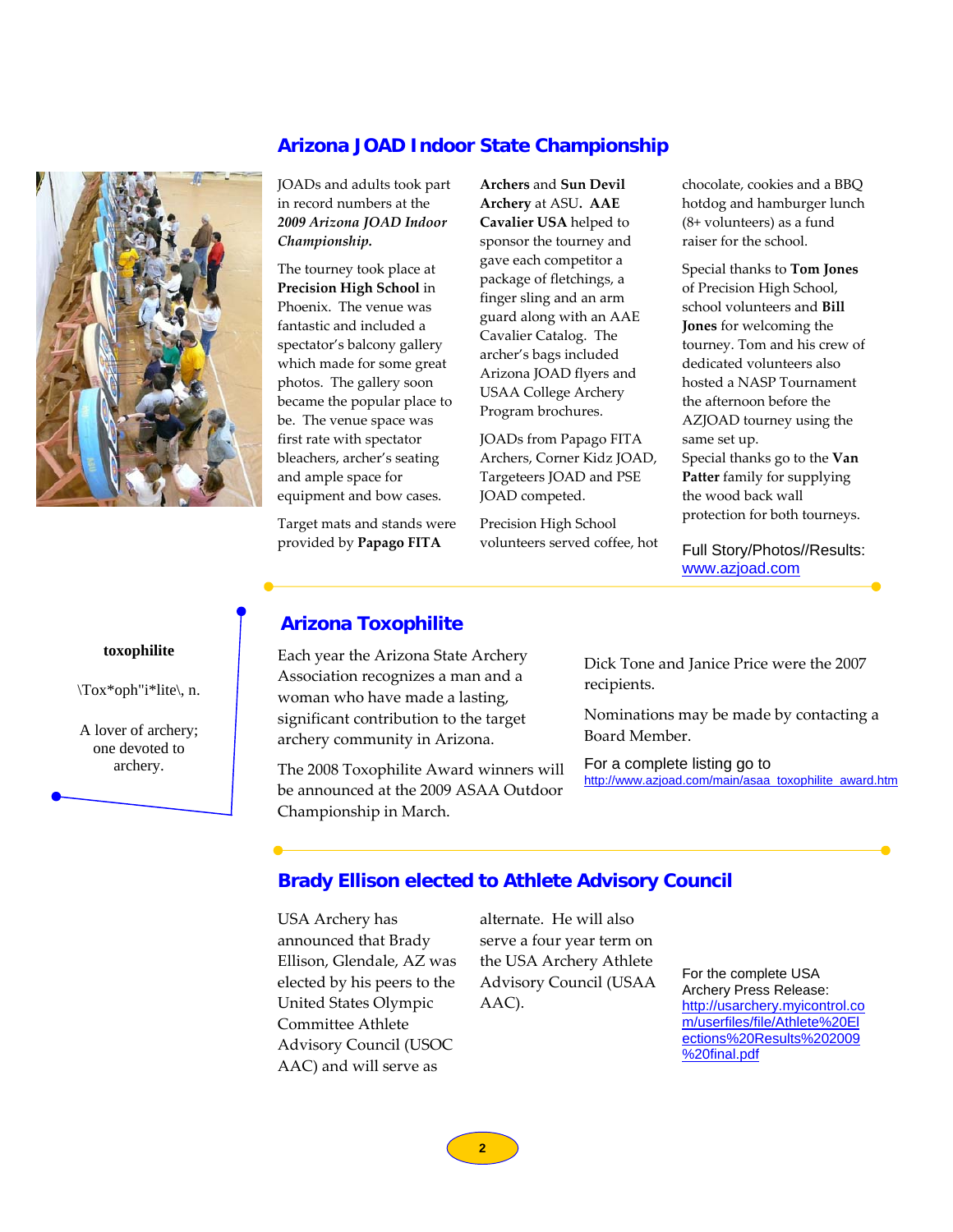### **2009 ASAA State Indoor Championship held in Prescott**

**Embry‐Riddle Aeronautical University** was pleased to host the Arizona State Indoor Championship for the 4th year in a row.

The State tournament format matches the National Indoor format consisting of two 600 Indoor Rounds (120 arrows). All archers shoot a 40cm face regardless of category. All compound archers shoot the inner 10 ring. Archers shoot on a 10 ring single, 6 ring

Triangle 3 Spot or the 6 ring Vertical 3 Spot target face.

Congratulations go to **Tristan Stepp**, who broke two National Star FITA Indoor Records in the Male Compound Bowman category with a Single 18 meter score of 569 beating the previous record of a 541 and his Double 18 meter score of 1133 exceeding the previous record of 1061.

Many thanks to the Golden Eagle Archers, Sigma Chi Fraternity, AAE, ERAU, Judges, Coaches, Parents and Archers for making this a great event.

57 archers competed representing the JOAD, Collegiate and Senior/Master ranks.

Full Story and Results: [www.azarchery.com](http://www.azarchery.com) 





### **2009 National Indoor Championship and JOAD Indoors are scheduled**

USA Archery has announced information for this annual championship tournament.

Registration is available by mail or online in some locations.

(Note to JOADs: Two separate tournaments are offered. Most JOADs sign up for both tournaments

USA Archery members can earn USAT and Junior USAT points.

Locations available to Arizonans are:

**Rio Rancho, NM: Feb 20‐22 Tulare, CA: Feb 27‐Mar 1 Salt Lake City, UT: Mar 6‐8**

Send in your registration by Feb. 8, 2009 to avoid a late  $f_{\rho\rho}$ 

USA Archery Tournament Information can be found at:

[http://usarchery.myicontrol.co](http://usarchery.myicontrol.com/userfiles/file/2009%20Nat) m/userfiles/file/2009%20Nat'l %20Ind%20FINAL.pdf

Rio Rancho mail-in registration, Online Registration and hotel information can be found at:

http://www.nmarchery.org/po [rtal/IndoorNationals/tabid/58/](http://www.nmarchery.org/portal/IndoorNationals/tabid/58/Default.aspx) Default.aspx *(Forms are at the bottom of the page)*

### **2009 AAE Arizona Cup [– www.ArizonaCup.com](http://www.arizonacup.com)**

Registration is available along will all the tournament information at [www.arizonacup.com](http://www.arizonacup.com)

AAE Cavalier USA will be returning as the Title Sponsor.

COPARCO and FITA have selected the Arizona Cup as a World Ranking Tournament.

Volunteers are always needed for the Arizona Cup. Tasks that need help include:

- Field set‐up and take down
- Team round management
- Leader Board runners
- Drug Testing Chaperones
- Field Crew
- Food Concession helpers

Helping at the AAE AZ Cup is a great way to learn how to host a tourney.

Email Bob Pian [azjoad@cox.net](mailto:azjoad@cox.net) to volunteer.